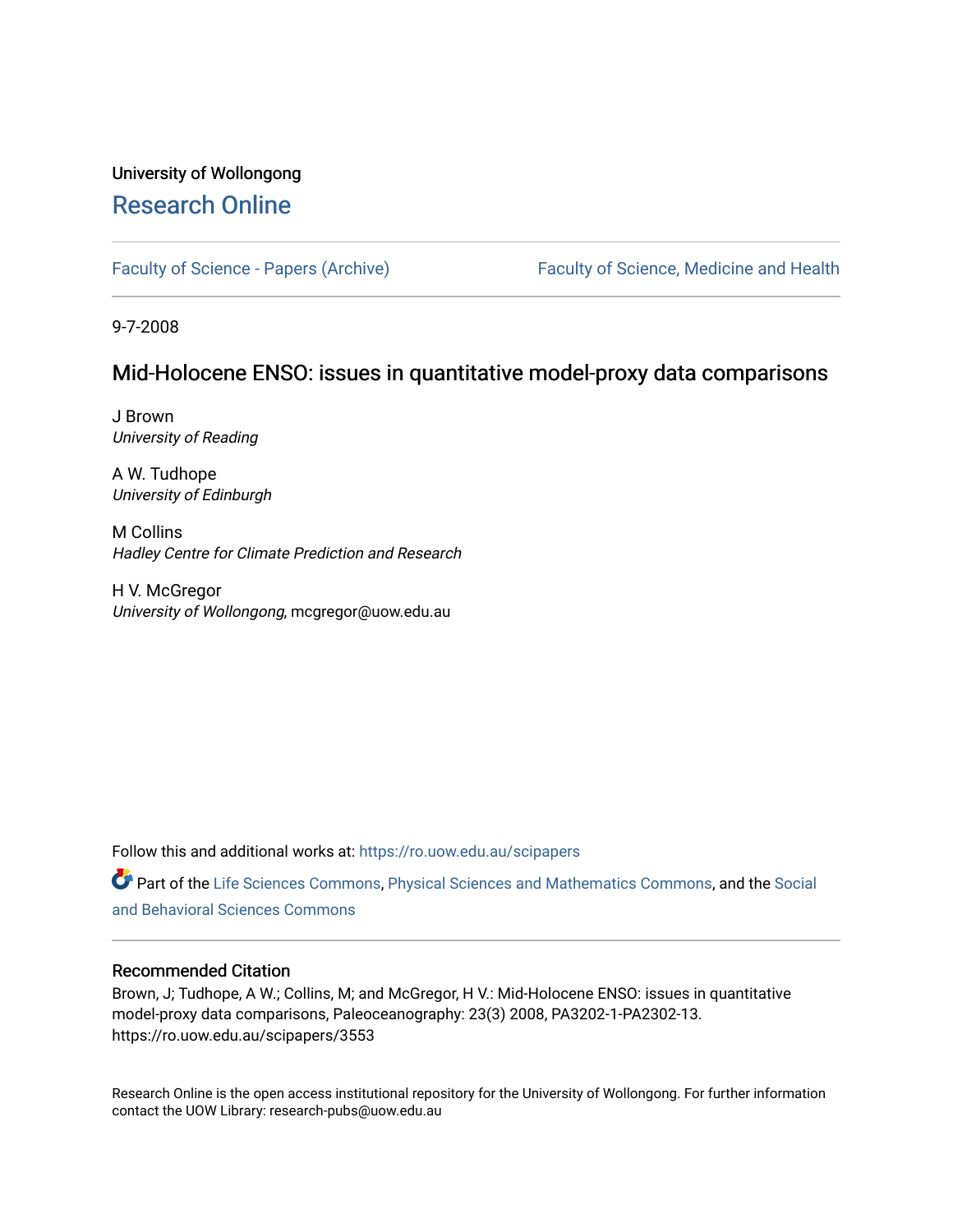# Mid-Holocene ENSO: issues in quantitative model-proxy data comparisons

## Abstract

Evaluation of climate model simulations using observed data contributes to the assessment of confidence in model predictions of future climate change. The mid-Holocene represents an opportunity to evaluate model simulations of El Niño–Southern Oscillation (ENSO) in comparison with coral proxy evidence of reduced ENSO amplitude. Quantitative comparisons between coral records and model output have been limited by (1) the use of different measures of ENSO amplitude, (2) possible sampling of natural variability in short records, and (3) uncertainty about the stationarity of the relationship between central Pacific sea surface temperature (SST) variability and ENSO signals at the coral site. We examine these issues using modern and fossil coral records from the western Pacific and model simulations of preindustrial and mid-Holocene climate. As a measure of ENSO amplitude, the standard deviation is found to be preferable to event frequency or size as event-based measures are highly dependent on the choice of threshold and may be unreliable for a small number of events. Model ENSO amplitude is found to be strongly dependent on the choice of averaging period, with calendar year averages smoothing the seasonal ENSO signal. A relatively robust relationship between SST variability in the NINO3.4 region and the ENSO SST and precipitation anomalies archived in corals is demonstrated for the instrumental period and for a set of model simulations. Remaining uncertainty about changes in ENSO teleconnections under paleoclimate conditions implies the need for additional proxy records from ENSO-sensitive regions before quantitative reconstructions of ENSO amplitude can be used to evaluate model sensitivity.

## Keywords

Mid, Holocene, ENSO, issues, quantitative, model, proxy, data, comparisons

## **Disciplines**

Life Sciences | Physical Sciences and Mathematics | Social and Behavioral Sciences

## Publication Details

Brown, J., Tudhope, A. W., Collins, M. & McGregor, H. V. (2008). Mid-Holocene ENSO: issues in quantitative model-proxy data comparisons. Paleoceanography, 23 (July), PA2302-1-PA2302-13.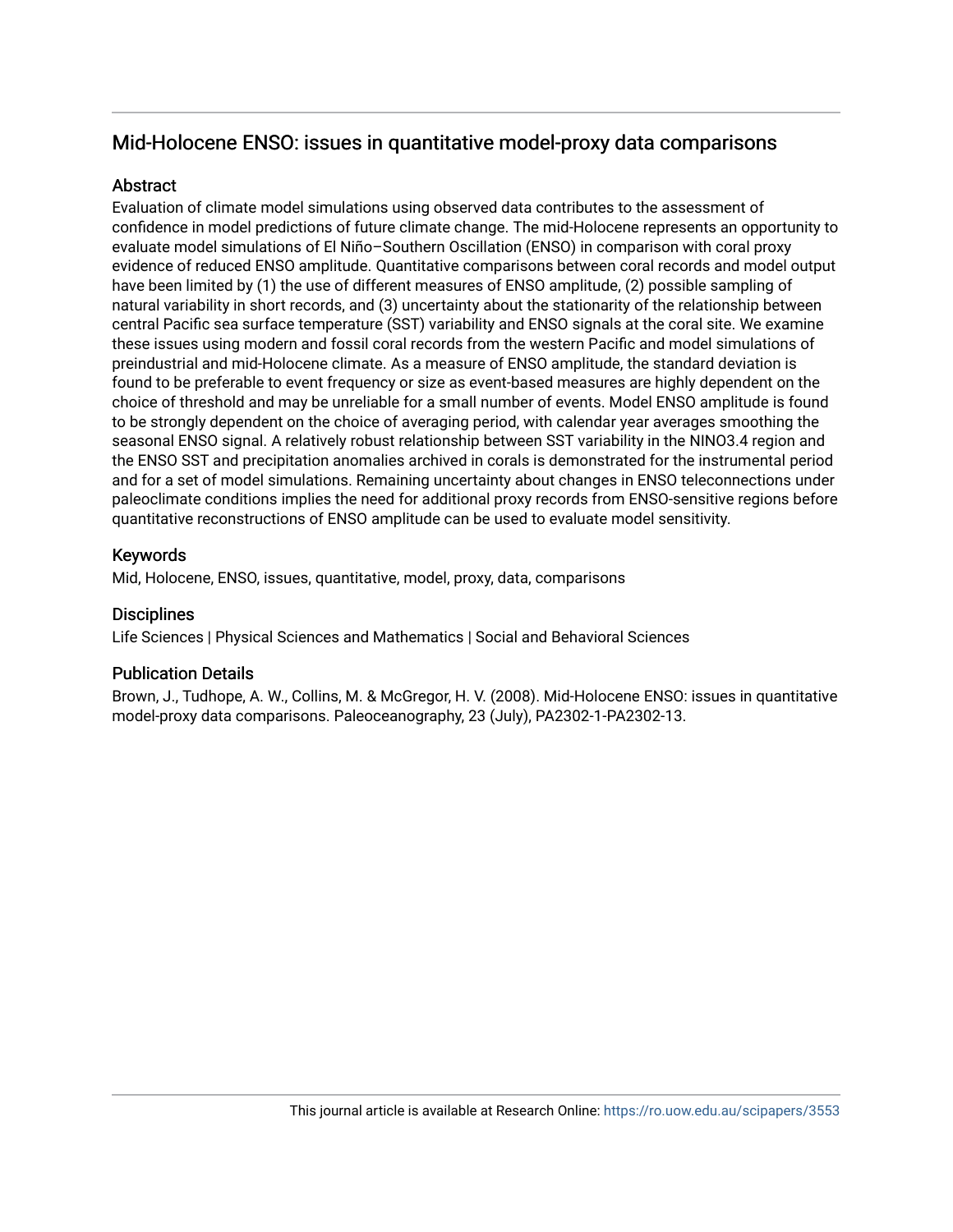# Mid-Holocene ENSO: Issues in quantitative model-proxy data comparisons

J. Brown,<sup>1,2</sup> A. W. Tudhope,<sup>3</sup> M. Collins,<sup>4</sup> and H. V. McGregor<sup>5,6</sup>

Received 28 June 2007; revised 17 January 2008; accepted 21 April 2008; published 9 July 2008.

[1] Evaluation of climate model simulations using observed data contributes to the assessment of confidence in model predictions of future climate change. The mid-Holocene represents an opportunity to evaluate model simulations of El Niño–Southern Oscillation (ENSO) in comparison with coral proxy evidence of reduced ENSO amplitude. Quantitative comparisons between coral records and model output have been limited by (1) the use of different measures of ENSO amplitude, (2) possible sampling of natural variability in short records, and (3) uncertainty about the stationarity of the relationship between central Pacific sea surface temperature (SST) variability and ENSO signals at the coral site. We examine these issues using modern and fossil coral records from the western Pacific and model simulations of preindustrial and mid-Holocene climate. As a measure of ENSO amplitude, the standard deviation is found to be preferable to event frequency or size as event-based measures are highly dependent on the choice of threshold and may be unreliable for a small number of events. Model ENSO amplitude is found to be strongly dependent on the choice of averaging period, with calendar year averages smoothing the seasonal ENSO signal. A relatively robust relationship between SST variability in the NINO3.4 region and the ENSO SST and precipitation anomalies archived in corals is demonstrated for the instrumental period and for a set of model simulations. Remaining uncertainty about changes in ENSO teleconnections under paleoclimate conditions implies the need for additional proxy records from ENSOsensitive regions before quantitative reconstructions of ENSO amplitude can be used to evaluate model sensitivity.

Citation: Brown, J., A. W. Tudhope, M. Collins, and H. V. McGregor (2008), Mid-Holocene ENSO: Issues in quantitative modelproxy data comparisons, Paleoceanography, 23, PA3202, doi:10.1029/2007PA001512.

### 1. Introduction

[2] There is increasing interest in the use of paleoclimate reconstructions to evaluate the ability of models to simulate a range of climate conditions and to weight models or model versions in the construction of probabilistic future projections [e.g., Collins et al., 2006; Brown et al., 2008]. The response of El Niño-Southern Oscillation (ENSO) to mid-Holocene (6000 years before present (6 ka)) conditions represents one test of model ENSO sensitivity to climate forcing. Reconstructions of tropical interannual variability from proxy records such as coral and lake sediment cores suggest that ENSO was substantially weaker at this time in response to orbitally driven changes in the seasonal cycle of insolation. In order to carry out quantitative model-data

Copyright 2008 by the American Geophysical Union. 0883-8305/08/2007PA001512

comparisons, the target for model simulations must be well defined. In previous studies of mid-Holocene ENSO, different measures of ENSO amplitude have been used for models and proxy records, resulting in ambiguity about the ability of models to reproduce the magnitude of weakening of ENSO inferred from proxy records.

[3] This study aims to compare several different measures of ENSO amplitude employed in previous studies: the number of El Niño events over a threshold, the standard deviation of interannual variability, the average size of El Niño events, and the average size of the largest El Niño events in order to determine which is the most robust measure for both coral records and models. We compare the mid-Holocene change in ENSO amplitude reconstructed from two sets of coral records from Papua New Guinea (PNG) to the change simulated by the third version of the Hadley Centre coupled model (HadCM3) using the different measures and discuss the implications for quantitative model-data comparison studies. We also quantify the expected change in local tropical western Pacific precipitation and sea surface temperature (SST) variability associated with ENSO for a given change in tropical central Pacific SST variability. The relationship is investigated using observations and modern coral records from the instrumental period as well as a set of climate simulations performed using different versions of HadCM3 with a wide range of ENSO characteristics. We conclude with a discussion of the

<sup>&</sup>lt;sup>1</sup>Department of Meteorology, University of Reading, Reading, UK. <sup>2</sup>Now at School of Geography and Environmental Science, Monash

University, Clayton, Victoria, Australia. <sup>3</sup> School of Geosciences, University of Edinburgh, Edinburgh, UK.

<sup>4</sup> Hadley Centre for Climate Prediction and Research, Met Office, Exeter, UK. <sup>5</sup>

School of Earth and Environmental Sciences, University of Wollongong, Wollongong, New South Wales, Australia. <sup>6</sup>

<sup>&</sup>lt;sup>6</sup>Institute of Environmental Research, Australian Nuclear Science and Technology Organisation, Menai, New South Wales, Australia.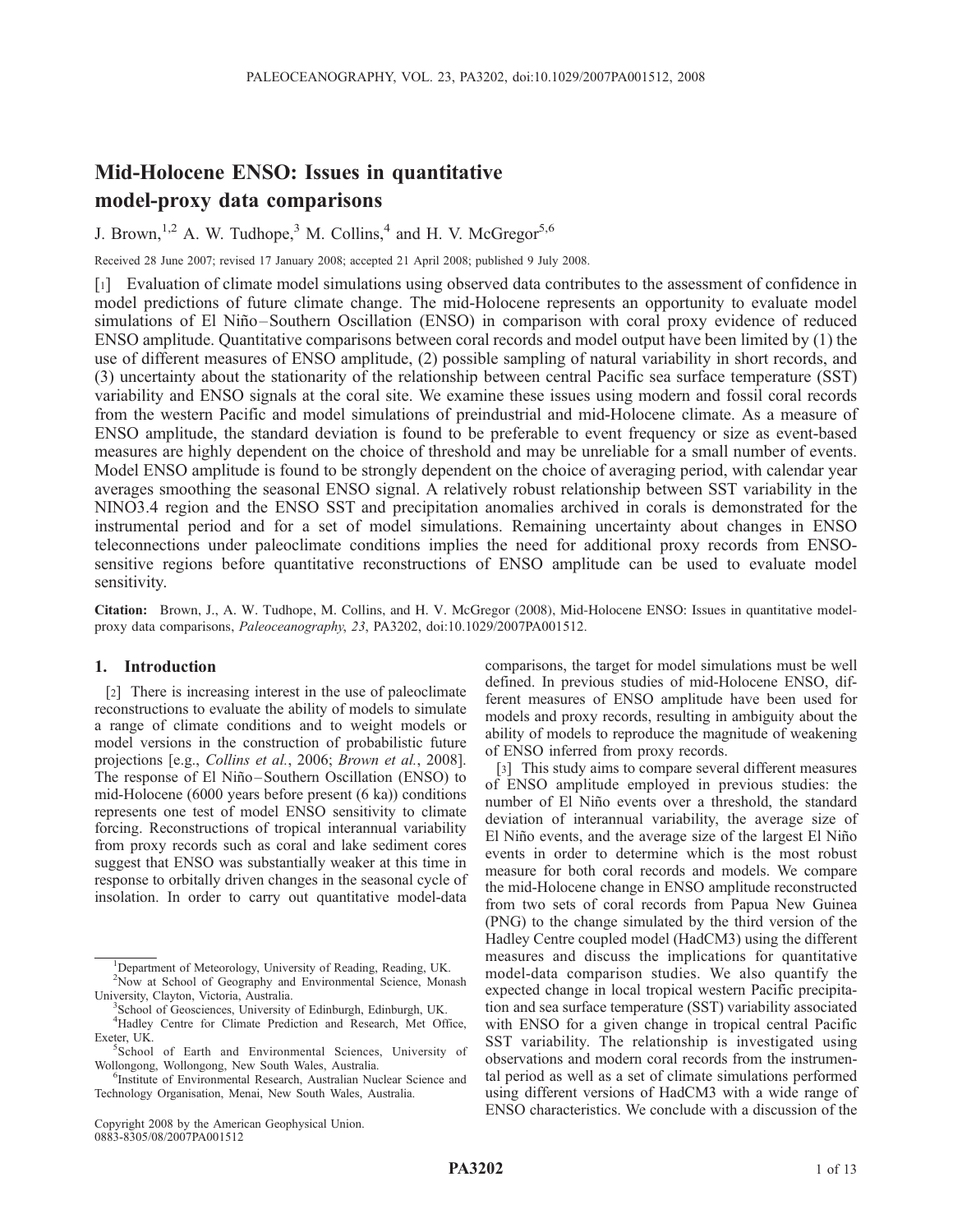

Figure 1.  $\delta^{18}$ O from (a) modern coral from Madang, Papua New Guinea, and (b) mid-Holocene (6.5 ka) fossil coral from Huon Peninsula, Papua New Guinea. From Tudhope et al. [2001]. Adapted with permission from AAAS. Coral  $\delta^{18}O$  are annual averages (thick line) and seasonal averages (thin line) with mean and linear trend removed. Annual average values are based on calendar years. Dashed line indicates the  $+0.14\%$  threshold for modern El Niño events.

implications for reconciling model simulations and coral proxy records of mid-Holocene ENSO.

### 2. Coral Records of Mid-Holocene ENSO

[4] In order to reconstruct paleo-ENSO, annually or subannually resolved proxy records of SST, salinity, or precipitation from regions with a strong ENSO climate signal are required. Coral and laminated lake sediments provide the majority of multidecadal, high-resolution records suitable for reconstructing ENSO variability over the Holocene. Lake sediment records from southern Ecuador and the Galápagos Islands have been interpreted as showing that heavy precipitation associated with moderate to strong El Niño events was reduced in frequency during the early Holocene to mid-Holocene [Rodbell et al., 1999; Moy et al., 2002; Riedinger et al., 2002]. Coral records potentially include information about both weak and strong ENSO events and are therefore more readily compared with a continuous time series of ENSO activity from climate model simulations.

[5] This study focuses on two sets of previously published coral records from the north coast of PNG [Tudhope et al., 2001; McGregor and Gagan, 2004], located in the western center of action of ENSO in the western Pacific warm pool. These records have been used to reconstruct changes in ENSO from the interannual variability of oxygen isotope ratios  $(\delta^{18}O)$  in mid-Holocene fossil corals compared to modern corals from the same sites. Oxygen isotope records at both sites represent changes in SST and the  $\delta^{18}O$ of seawater, which reflects changes in sea surface salinity and freshwater input into the nearshore marine environment.

The relevant results from the studies of *Tudhope et al.* [2001] and *McGregor and Gagan* [2004] are summarized below.

[6] *Tudhope et al.* [2001] used fossil coral oxygen isotope records from the Huon Peninsula, PNG, to obtain records of tropical climate for several time slices during the Holocene, which were compared with living corals from sites at Huon Peninsula, Madang, and Laing Island. The oxygen isotope ratios in the modern corals were found to be strongly correlated with ENSO activity due to cooler (warmer) SSTs and decreased (increased) precipitation during El Niño (La Nin˜a) events. Modern coral records were demonstrated to have significant coherence with instrumental ENSO indices and to reproduce changes in ENSO amplitude over the instrumental period [Tudhope et al., 1995, 2001].

[7] The 6.5 ka (mid-Holocene) fossil coral record is 49 years long, with 12 samples per year averaged into four seasonal oxygen isotope ratio values (corresponding approximately to December –February, March –May, etc.). ENSO variability was analyzed using  $2.5-7$  year bandpass-filtered seasonal data. The Madang modern coral record and the Huon Peninsula 6.5 ka fossil coral record are shown in Figure 1. The oxygen isotope ratios in the mid-Holocene fossil coral have reduced variability on ENSO timescales of up to 60% compared to the variability in modern records, calculated from the standard deviation of the 2.5 –7 year band-pass-filtered seasonal isotopic values [*Tudhope et al.*, 2001]. The standard deviation of interannual oxygen isotope ratio variability measures both El Niño and La Niña events archived in the coral isotopic record.

[8] *McGregor and Gagan* [2004] obtained mid-Holocene fossil coral records from Koil and Muschu islands, offshore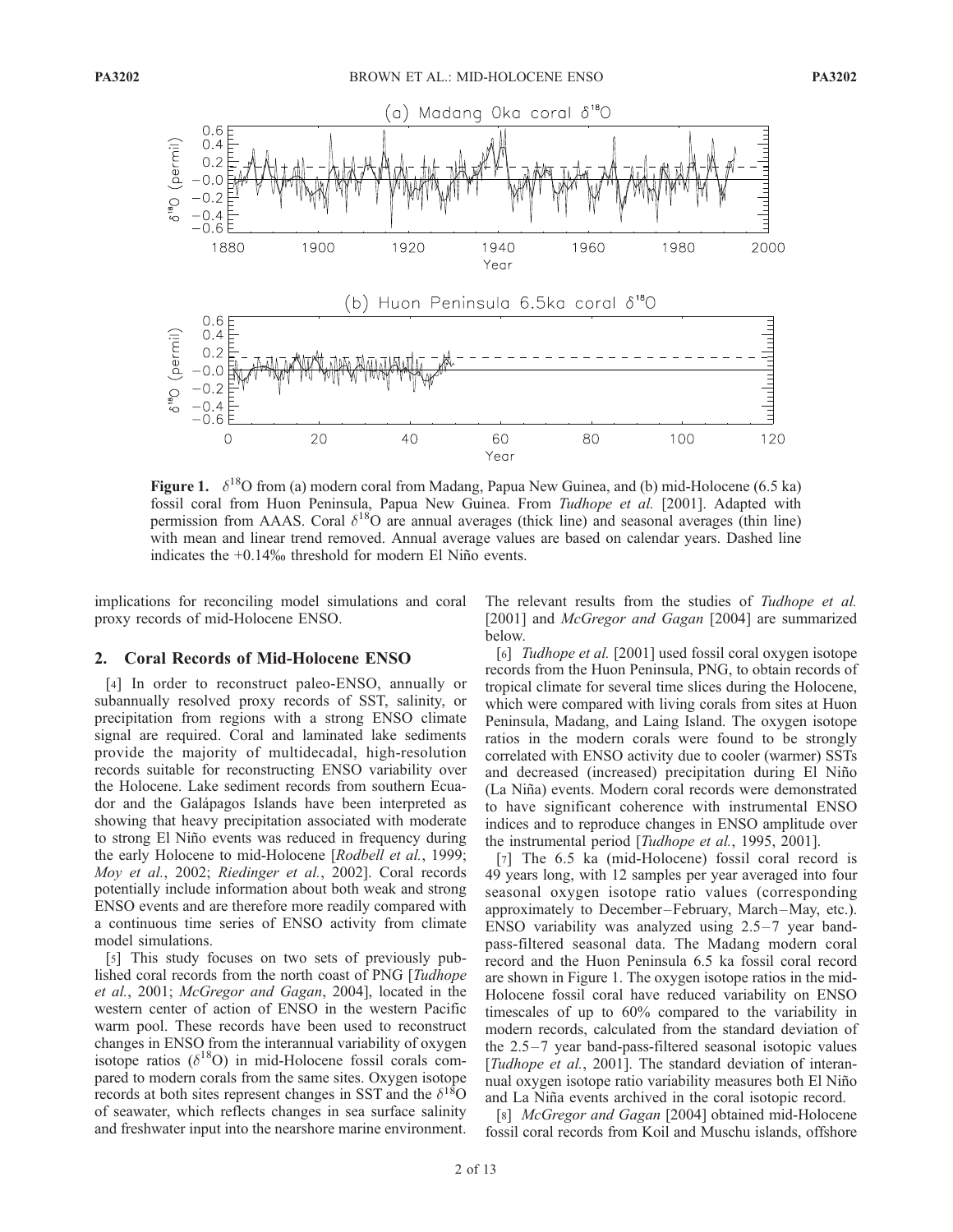

Figure 2.  $\delta^{18}$ O from (a) modern and (b) mid-Holocene (6.09 ka) fossil coral from Muschu Island, Papua New Guinea, adapted from *McGregor and Gagan* [2004]. Coral  $\delta^{18}$ O are annual averages with 10 year running mean subtracted. Annual average values are based on approximate calendar years. Dashed line indicates the  $+0.12\%$  threshold for modern El Niño events.

from the Sepik River on the north coast of PNG. Seven fossil coral records were analyzed from the period  $7.6 - 5.4$  ka, ranging in length from 9 to 89 years. Annual average oxygen isotope ratios were used to investigate changes in interannual variability, with the year defined from approximately January to December, following the annual cycle of density banding in the coral. The fossil coral records were compared to a modern record of 86 years in length (1910 – 1997 with 2 years missing), shown in Figure 2. The frequency and amplitude of El Niño events were calculated for events above the  $\delta^{18}$ O anomaly threshold of +0.12‰, defined from the magnitude of isotopic anomalies associated with El Niño events in the modern record. The modern record was found to capture 14 out of 16 observed El Niño events in the period 1910–1997 (a frequency of 16 events per century), in comparison to the observational record compiled by Trenberth [1997].

[9] Using the same threshold of  $+0.12\%$  isotope anomaly for all records, the frequency of events was found to be reduced from 16 per century in the modern coral to 12 and 8 events per century for the  $7.6-7.1$  and  $6.1-5.4$  ka corals, respectively [McGregor and Gagan, 2004]. The average El Niño amplitude was calculated from the average isotope anomaly for all events above the threshold in the modern and fossil coral records. The average amplitude of mid-Holocene El Niño events was 15% less than the average amplitude of modern events by this measure. As the use of an absolute threshold results in fewer events being identified in the mid-Holocene records than the modern record, the change in El Niño event frequency found by *McGregor* and Gagan [2004] may be at least partially due to the reduced amplitude of events; that is, El Niño events occur in the weak to moderate band, which was not analyzed in that

study. Changes in La Niña events (negative oxygen isotope anomalies) were not considered.

#### 3. Model Simulations of Mid-Holocene ENSO

[10] Previous model simulations of tropical climate and ENSO variability over the Holocene include the Zebiak-Cane model simulations of Clement et al. [2000, 2001] as well as a range of global climate model (GCM) simulations [e.g., Hewitt and Mitchell, 1998; Bush, 1999; Liu et al., 2000; Kitoh and Murakami, 2002; Otto-Bliesner et al., 2003; Brown et al., 2006a, 2008]. Reduced complexity models (such as the Zebiak-Cane model) have the advantage that they may be run for many thousands of years of simulation to produce robust climate signals, but they may suffer from missing or incomplete feedback loops because of the simplification of some physical processes and limited spatial domain. Global climate models attempt to represent all important physical processes (with varying degrees of success) but as a consequence are much more expensive to run and can only produce a limited number of simulation years (of the order of several hundred years). Intermediate models, such as the Fast Ocean Atmosphere Model (FOAM) used by Liu et al. [2000], are designed to achieve a compromise between complexity and computational cost.

[11] The model simulations were forced with changes in insolation resulting from orbital variations as well as changes in atmospheric composition and vegetation distribution in some cases. Consistent responses to mid-Holocene forcing in all coupled model simulations include a strengthening of the Asian and North African summer monsoons [e.g., Liu et al., 2004; Braconnot et al., 2007]. Changes in ENSO in the mid-Holocene have been investigated in a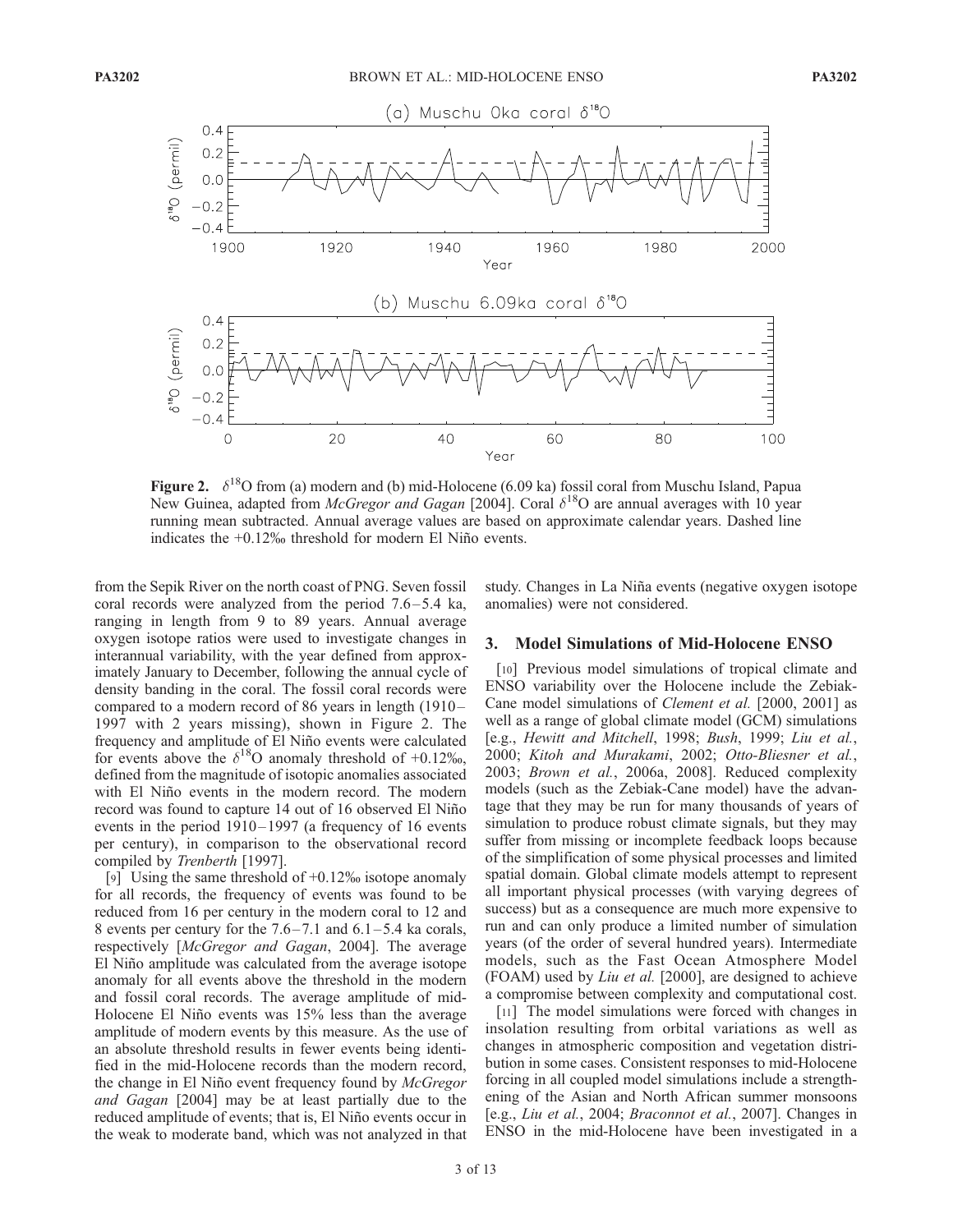

Figure 3. HadCM3 standard model NINO3.4 SST anomalies from (a) preindustrial and (b) mid-Holocene (6 ka) simulations. SST anomalies are July – June annual averages (thick line) and monthly values (thin line). Dashed line indicates the  $+0.57^{\circ}$ C threshold for modern El Niño events.

subset of studies [e.g., Clement et al., 2000; Liu et al., 2000; Otto-Bliesner et al., 2003; Brown et al., 2006a], using a variety of measures of ENSO amplitude and event frequency.

[12] The Zebiak-Cane model study of *Clement et al.* [2000] measured changes in ENSO amplitude from the number of El Niño events over a threshold of  $+3^{\circ}$ C for December – January –February average SST anomalies in the NINO3 region  $(5^{\circ}N-5^{\circ}S, 90^{\circ}W-150^{\circ}W)$  as well as the average magnitude of events over this threshold. The FOAM modeling study of Liu et al. [2000] calculated the change in average El Niño and La Niña SST anomalies in the NINO3.4 region  $(5^{\circ}N-5^{\circ}S, 120^{\circ}W-170^{\circ}W)$  using the 10 strongest warm and cold events from 120 year model runs and calculating the change in variance in the ENSO frequency band from the NINO3.4 SST anomaly power spectrum. The National Center for Atmospheric Research Climate System Model study of Otto-Bliesner et al. [2003] and the HadCM3 study of Brown et al. [2008] measured ENSO amplitude change from the standard deviation of monthly NINO3 SST anomalies. While these studies found different changes in ENSO frequency in the mid-Holocene, all found a reduction in ENSO amplitude of the order of 5 – 20%, according to the various measures employed.

[13] Simulations of mid-Holocene and preindustrial climate have been carried out with the standard version of HadCM3 as well as model versions with different configurations of ocean heat and salinity flux adjustments and perturbed model parameter settings [Collins et al., 2006; Brown et al., 2006a, 2008; Toniazzo et al., 2008]. In this study, we first consider the standard model simulations of preindustrial and mid-Holocene climate. In order to explore a wider range of model ENSO variability, we then make use of a set of simulations carried out with versions of HadCM3 for which selected parameters in the atmospheric model are

perturbed within a plausible, expert-defined range [Murphy et al., 2004; Collins et al., 2006]. A total of 34 ''perturbed physics'' coupled model versions were used to simulate preindustrial climate, while a subset of four of these model versions was also used to simulate mid-Holocene climate. In order to prevent model drift, ocean heat and salinity flux adjustments were used in the perturbed physics simulations, reducing some climatological biases present in the standard model version, as discussed by Brown et al. [2008].

[14] The standard model simulations consist of 100-year runs with different orbital forcing for preindustrial and mid-Holocene climate and a constant atmospheric composition and land surface configuration [Brown et al., 2006a, 2008]. In these simulations, the standard deviation of preindustrial monthly NINO3 SST anomalies is  $0.81^{\circ}$ C, while the standard deviation of mid-Holocene monthly NINO3 SST anomalies is  $0.71^{\circ}$ C (a 12% reduction in amplitude). A similar result is found using monthly NINO3.4 SST anomalies ( $0.86^{\circ}$ C for preindustrial and  $0.74^{\circ}$ C for mid-Holocene, a 14% reduction), as shown in Figure 3. As in previous studies, we consider it appropriate to compare the NINO3 or NINO3.4 SST variability from the coupled model with proxy records which respond to ENSO signals in SST and precipitation elsewhere (in this case, in the western Pacific warm pool). While the use of local measures of ENSO variability at the proxy site would constitute a more direct comparison, such a comparison is complicated by biases in the simulation of ENSO teleconnections by the model, as discussed further in section 5.

### 4. Comparison of Measures of ENSO Amplitude

[15] The amplitude of ENSO variability in the coral records and model simulations was calculated using the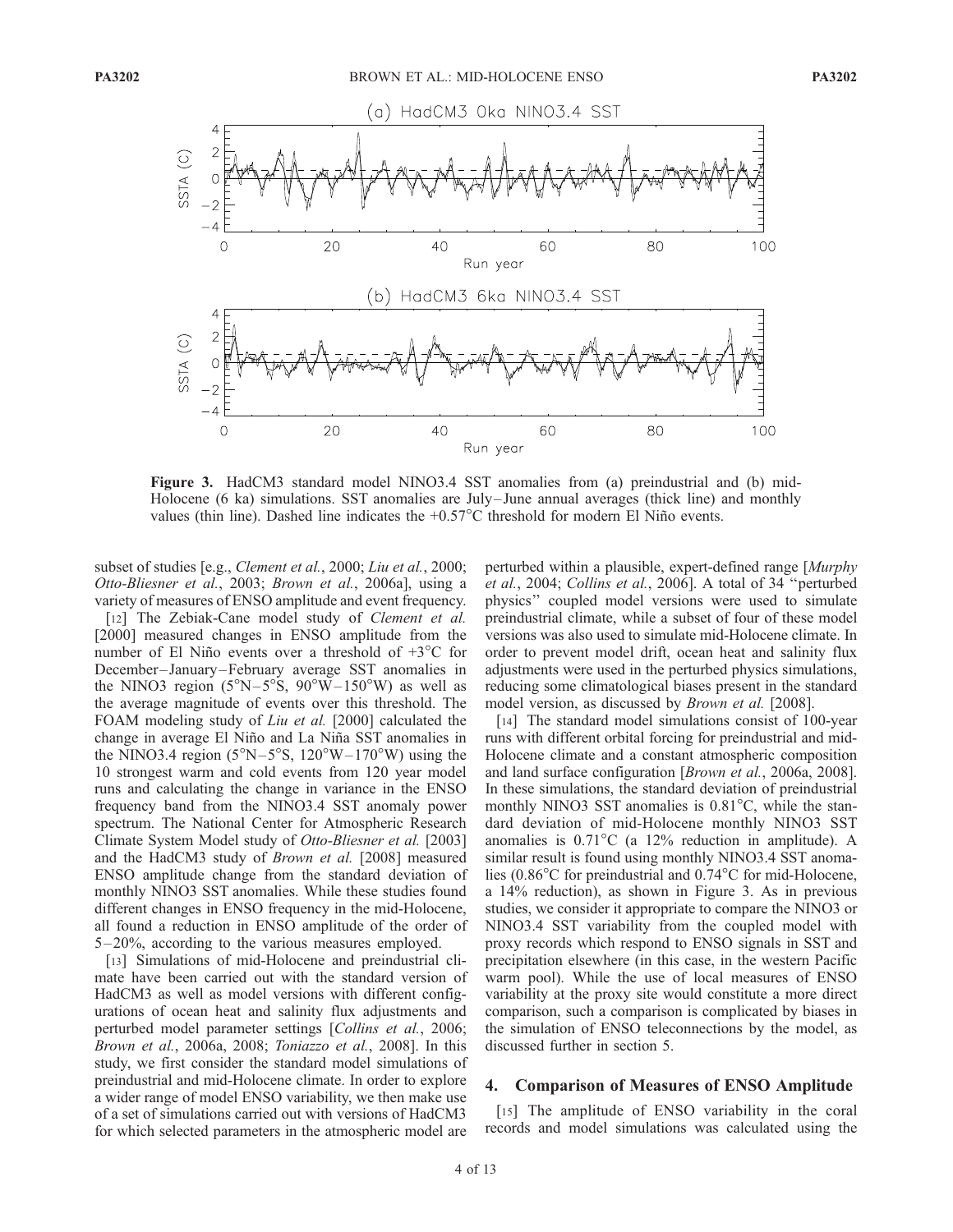|                              | Number of<br>Years | Events per<br>Century' | Annual Standard<br>Deviation | Average of<br>All Events | Average of<br>10 Largest Events |
|------------------------------|--------------------|------------------------|------------------------------|--------------------------|---------------------------------|
| Coral Record                 |                    |                        |                              |                          |                                 |
| Madang 0 ka coral            | 112                | 16 (18)                | 0.14                         | 0.23                     | 0.29                            |
| Huon Peninsula 6.5 ka coral  | 49                 | 4(2)                   | 0.06                         | 0.15                     |                                 |
| Muschu Island 0 ka coral     | 86                 | 16(14)                 | 0.11                         | 0.18                     | $0.23^{\circ}$                  |
| Muschu Island 6.09 ka coral  | 89                 | 6(5)                   | 0.08                         | 0.16                     | 0.16 <sup>c</sup>               |
| Model Run                    |                    |                        |                              |                          |                                 |
| HadCM3 0 ka run              | 100                | 16                     | 0.64                         | 0.90                     | 1.07                            |
| HadCM3 6 ka run              | 100                | 18                     | 0.62                         | 0.97                     | 1.19                            |
| HadCM3 0 ka run <sup>d</sup> | 100                | 25                     | 0.75                         | 0.95                     | 1.33                            |
| HadCM3 6 ka run <sup>d</sup> | 100                | 15                     | 0.64                         | 1.07                     | 1.23                            |

Table 1. Amplitude of ENSO in Modern and Mid-Holocene Coral and Preindustrial and Mid-Holocene HadCM3 Standard Model Simulations, as Calculated From Coral  $\delta^{18}O$  and Model NINO3.4 SST Anomalies<sup>a</sup>

<sup>a</sup>Coral  $\delta^{18}O$  is given per mil, and model NINO3.4 SST is given in degrees Celsius. All analysis is for calendar year annual averages unless specified.

<sup>B</sup>Event frequency scaled to events per century to facilitate comparison. Actual number of events given in parentheses. <sup>c</sup>Five largest events only.

<sup>d</sup>Averages from July-June.

number of El Niño events above a threshold per century, the standard deviation of interannual variability, the average El Niño event size, and the average size of the largest El Niño events. The longest-available modern and mid-Holocene coral records were used from each of the PNG sites, consisting of a 112-year modern coral record from Madang, a 49 year fossil coral record from the Huon Peninsula [Tudhope et al., 2001], and an 86 year modern coral record and an 89 year fossil coral record from Muschu Island [McGregor and Gagan, 2004]. While multiple mid-Holocene records are available from Muschu Island, we use only the single longest record as the primary aim of this study is to explore issues in proxy data-model intercomparison rather than to estimate ENSO amplitude from coral or models. The seasonal Huon Peninsula and Madang coral records are converted to (calendar year) annual average values to facilitate comparison with the annual average Muschu Island coral oxygen isotope values.

[16] To calculate the number and size of El Niño events, we adopt a method consistent with that of McGregor and Gagan [2004] and define an El Niño event as an oxygen isotope anomaly exceeding a threshold of  $+0.12\%$  for the Muschu Island coral records. This results in 16 El Niño events per century for the modern coral; therefore a threshold is adopted for the coral records of *Tudhope et al.* [2001] which results in the same number of events in the modern Madang coral. The threshold required to produce 16 events per century in the modern Madang coral is an isotope anomaly of  $+0.14\%$  because of the larger amplitude of variability in this coral record. La Niña events (negative oxygen isotope anomalies) are not considered in the calculation of event size.

[17] The threshold for El Niño events in the model simulations is a NINO3.4 SST anomaly of  $+0.57^{\circ}$ C, resulting in the same number of El Niño events per century as the coral records (16 events per century, or 16 El Niño years out of the 100 year model run). McGregor and Gagan [2004] compared their modern coral with the observational ENSO record of Trenberth [1997], who defined an El Niño event on the basis of the 5 month running mean NINO3.4 SST

anomalies exceeding  $+0.4^{\circ}$ C for 6 months. The definition is modified in this study to consider annual average NINO3.4 SST anomalies to allow comparison with the annual average coral records.

[18] For each coral record, the ENSO amplitude calculated using each of the four measures is shown in Table 1. The percentage change from modern time to the mid-Holocene for each measure of ENSO amplitude is given in Table 2. There is a reduction of more than 60% in the mid-Holocene in the number of El Niño events per century for both sets of corals. Using the standard deviation of annual average isotope anomalies to define ENSO amplitude, the amplitude is reduced by 57% in the mid-Holocene coral from Huon Peninsula compared to the modern coral from Madang, while the amplitude is reduced by 27% in the mid-Holocene coral from Muschu Island compared to the modern record. When the average of all El Niño events over a threshold is used to define ENSO amplitude, the amplitude is reduced by 35% in the Huon Peninsula mid-Holocene record and 11% in the Muschu Island mid-Holocene record compared to the modern records (consistent with the reduction of  $15 \pm$ 12% reported by McGregor and Gagan [2004] for a composite mid-Holocene record). As only two El Niño events are identified in the Huon Peninsula mid-Holocene coral, it is not meaningful to calculate the average of the largest events. The average of the five largest events is calculated for the Muschu Island fossil and modern coral records, with the average large event in the mid-Holocene record being 30% weaker than the average large event in the modern record. It is evident from this comparison that the choice of measure of ENSO amplitude in coral records results in widely varying estimates of changes in mid-Holocene ENSO amplitude.

[19] Changes in number of events for the different coral sites are not compared because of the extremely small number of events in the mid-Holocene Huon Peninsula coral record. When using the standard deviation or average event size, the percentage change in mid-Holocene variability in the Muschu Island coral records is less than half the change seen in the Huon Peninsula –Madang coral records.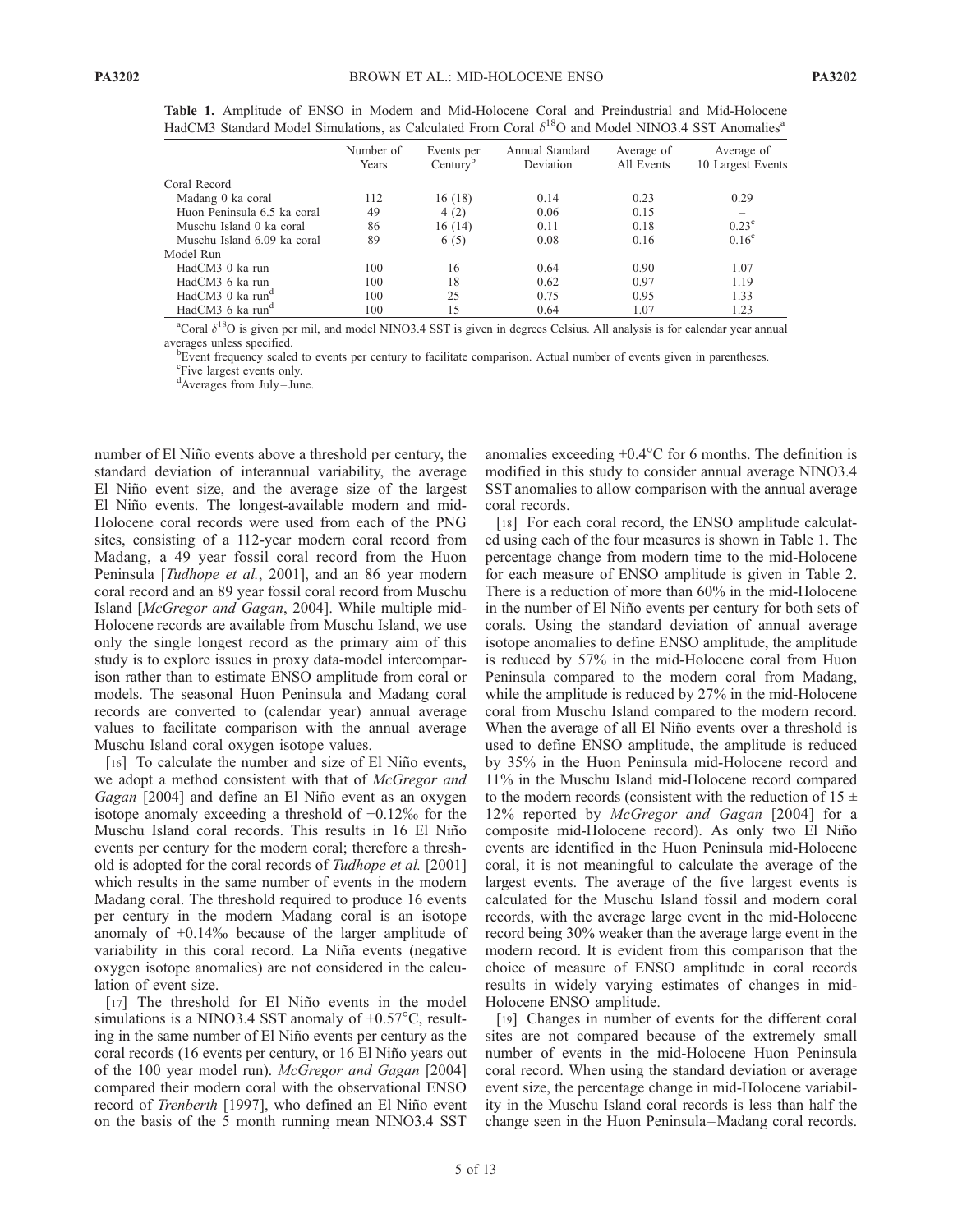|                         | Percent Change<br>Events per Century | Percent Change<br>Standard Deviation <sup>a</sup> | Percent Change<br>Average Event | Percent Change<br>Large Event |
|-------------------------|--------------------------------------|---------------------------------------------------|---------------------------------|-------------------------------|
| Coral Record            |                                      |                                                   |                                 |                               |
| Madang-Huon corals      | $-75$                                | $-57$                                             | $-35$                           |                               |
| Muschu Island corals    | $-63$                                | $-27$                                             | $-11$                           | $-30$                         |
| Model Run               |                                      |                                                   |                                 |                               |
| HadCM3 (calendar year)  | $+13$                                | $-3$                                              | $+8$                            | $+11$                         |
| HadCM3 (July-June year) | $-40$                                | $-15$                                             | $+13$                           | $-8$                          |

Table 2. Percentage Change From the Modern or Preindustrial to the Mid-Holocene Period for Each Measure of ENSO Amplitude Given in Table 1

a Changes in bold are statistically significant at the 95% confidence level (for coral) and the 90% confidence level (for model) according to an  $F$  test.

This may be a reflection of the different El Niño and La Niña signals at the sites, with the Muschu Island coral being more strongly influenced by freshwater inputs from the Sepik River [Ayliffe et al., 2004]. There may also have been a change in the strength of ENSO between the period of the Huon coral (6.5 ka) and the Muschu coral (6.09 ka). We note that the percentage change in the standard deviation for each coral record is approximately twice as large as the percentage change in the average El Niño event isotope anomaly, which is consistent with the standard deviation recording information about both cold and warm ENSO events.

[20] The four different measures of ENSO amplitude were also compared for the preindustrial and mid-Holocene HadCM3 simulations (Tables 1 and 2). NINO3.4 SST anomalies were averaged over the calendar year (January – December) and over the year centered on boreal winter (July – June). There is an increase in the number of events per century in the mid-Holocene run of 13% when calendar year averages are used and a reduction of 40% when using July – June annual averages. The standard deviation of NINO3.4 SST anomalies is reduced in the mid-Holocene run by 3% for calendar year averages and by 15% for July – June averages (compared to a 14% reduction in the standard deviation of monthly anomalies). The average event size is increased in the mid-Holocene case for both sets of annual averages, while the mid-Holocene average of the 10 largest events is increased by 11% for calendar year averages and reduced by 8% for July – June averages.

[21] The dependence on averaging period reflects the strong seasonal phase locking of the HadCM3 ENSO signal, as discussed by Brown et al. [2006a]. When calendar year averages are used, the amplitudes of events are smoothed, as indicated by the greater number of events identified in the preindustrial simulation using July-June averages for a constant SST anomaly threshold. The model simulates a strong mid-Holocene reduction in the amplitude of ENSO-related SST anomalies toward the end of the calendar year, representing a damping of the peak of El Niño events in particular, in agreement with other modeling studies [e.g., Clement et al., 2000]. However, when calendar year averages are used, this change in mid-Holocene ENSO amplitude is also smoothed, in this case giving a larger number of events in the mid-Holocene simulation than the preindustrial simulation (despite reduced standard deviation of annual and monthly anomalies). The various measures of ENSO amplitude were not found to be strongly dependent on averaging period in the case of the Madang and Huon Peninsula coral records (mid-Holocene coral variability is 45% less than modern coral variability when the standard deviations of seasonal anomalies are compared). This may be due to the different seasonal timing of events in the western Pacific warm pool, where El Niño events result in a reduction in precipitation and cool SST anomalies from the austral winter onward [e.g., Tudhope et al., 1995; Cane et al., 2000].

[22] In summary, the choice of measure of ENSO amplitude results in substantial differences in the estimate of mid-Holocene ENSO changes, including the sign of the change in some cases. The number of events, average event size, and average size of largest events are all highly dependent on the choice of threshold and are potentially dependent on changes in the proportion of strong and weak events. In addition, when records are short, too few events may be identified to give a reliable estimate of changes in frequency or amplitude. For these reasons, we find that the standard deviation of anomalies in the coral  $\delta^{18}$ O or model NINO3.4 time series provides a more robust measure of ENSO amplitude than the other measures considered here. Using the standard deviation of annual averages, the coral records show a reduction in mid-Holocene ENSO amplitude of 57% and 27%, respectively, while the model simulates a much smaller reduction of only 3% for calendar year averages or 15% for July – June averages. The model estimates therefore lie outside the range of the coral reconstructions of mid-Holocene ENSO amplitude change, even when a consistent averaging period and measure of amplitude are used.

[23] An additional consideration is the statistical significance of changes in ENSO amplitude when compared with natural variability for coral or instrumental records or with model internal variability. The significance of changes in standard deviation was estimated using an  $F$  test (with the degrees of freedom reduced to account for autocorrelation), as indicated in Table 2. The reduction in mid-Holocene coral ENSO amplitude was found to be significant at the 95% confidence level for both sets of corals. The 3% reduction in standard deviation in the 6 ka model run using calendar year average values was not significant, while the 15% reduction using July – June averages was significant at the 92% confidence level. The internal variability of ENSO amplitude in the model was estimated using a 2000 year HadCM3 simulation of preindustrial climate [Collins et al.,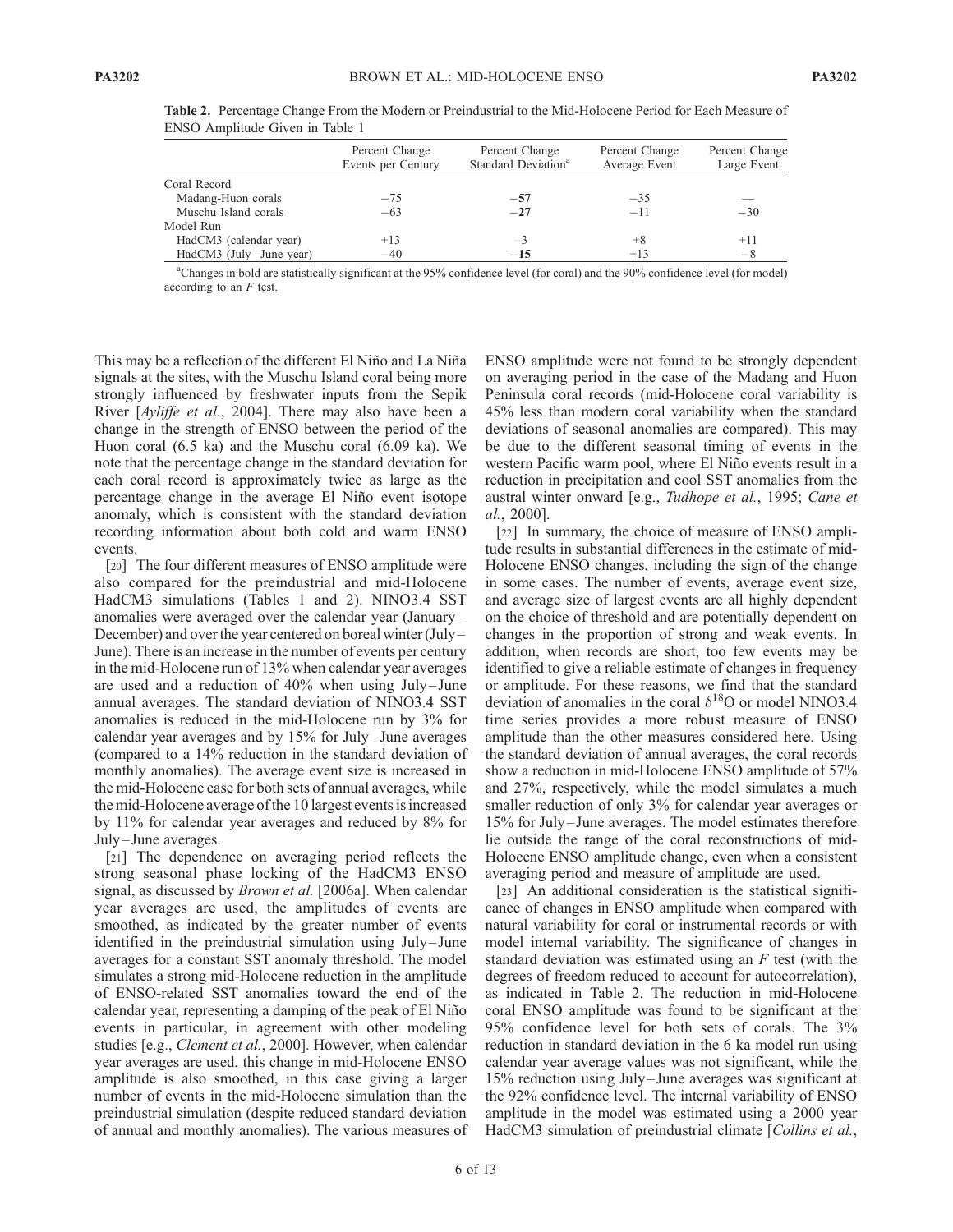

**Figure 4.** ENSO variability in modern Madang coral  $\delta^{18}$ O and observed (HadISST) NINO3.4 SST from 1881 to 1992: normalized standard deviations of  $2.5-7$  year band-passfiltered seasonal anomalies divided into 20 year sections with 2 year offset. Pre-1920 data (20 year segment midpoints from 1891 to 1910) are shown as red dots; post-1920 data are shown as black dots.

2001]. Taking overlapping 100 year segments from the 2000 year model run, with an offset of 10 years between segments, the standard deviation of seasonal NINO3 SST anomalies varied by up to  $\pm 20\%$  (NINO3.4 SST was not available). For a smaller window length of 20 years, a larger range of NINO3 standard deviations of  $\pm 40\%$  was calculated. Hence longer records provide more confidence in rejecting internal variability as the explanation for relatively small changes in ENSO amplitude between model runs or coral records.

### 5. Relationship Between Coral Records and NINO Index Variability

[24] The disagreement between the significant reductions in mid-Holocene ENSO amplitude implied by coral records and the more modest reductions simulated by coupled climate models does not appear to be due to the use of inconsistent measures of ENSO amplitude. We therefore consider whether it is valid to assume that the amplitude of ENSO-related variability of SST and precipitation at the western Pacific coral sites will vary with the same magnitude as variability in the central Pacific NINO3.4 SST used to define the model ENSO signal. In particular, the relationship between the amplitude of the two signals may alter with shifts in climate, such as changes in local western Pacific ENSO precipitation teleconnections [e.g., *McGregor* and Gagan, 2004]. The relationship between the two measures of ENSO amplitude is examined first using modern coral and instrumental records of SST and then using a set of model simulations to calculate both NINO3.4 variability and the local ENSO-related variability of SST and precipitation at the coral site (a ''pseudocoral'' ENSO signal).

#### 5.1. Modern Coral and Instrumental SST

[25] Observed SST from the Hadley Centre sea ice and sea surface temperature (HadISST) data set [Rayner et al., 2003] and the modern coral record from Madang [Tudhope et al., 2001] are used to estimate the relationship between changes in ENSO timescale variability in NINO3.4 SSTs and coral  $\delta^{18}$ O over the instrumental period. We take running 20 year segments of the Madang coral record and NINO3.4 SST anomalies calculated from HadISST data for the period 1881-1992, with an offset of 2 years between segments, and calculate the standard deviation of interannual variability in the coral oxygen isotope and NINO3.4 SST seasonal anomalies. To ensure that the ENSO variability is isolated, we use a  $2.5-7$  year bandpass filter to smooth the seasonal coral and NINO3.4 values, following Tudhope et al. [2001]. Similar results were found when a 5 year offset between segments was used (not shown).

[26] The standard deviation of coral isotope anomalies is plotted against the standard deviation of NINO3.4 SST anomalies for each 20 year segment in Figure 4. In general, larger NINO3.4 SST variability is associated with larger coral  $\delta^{18}$ O variability, in qualitative agreement with previous studies. Linear regression of normalized coral isotope standard deviation on normalized NINO3.4 standard deviation results in a slope of 0.68 ( $r^2 = 0.70$ ) when only data from the period after 1920 are considered (black dots in Figure 4), whereas there is a much larger scatter for data from the 1881– 1920 period (red dots in Figure 4). This implies that there may have been a change in the relationship between coral  $\delta^{18}O$  variance and NINO3.4 variance in this earlier period. Alternatively, the larger scatter of data for the pre-1920 period may reflect less reliable instrumentbased SST reconstructions because of scarce observations in the tropical Pacific in the early twentieth century. As the range of ENSO amplitudes sampled in the instrumental period is relatively small, coupled model simulations are used to extend the analysis to a larger range of ENSO amplitudes, comparable to the mid-Holocene change in ENSO amplitude inferred from coral proxy records.

#### 5.2. Model Simulations

[27] A set of coupled model simulations with ENSO amplitudes that vary by more than  $\pm 50\%$  is used to investigate the relationship between central Pacific NINO3.4 SST variability and variability of precipitation and SST at the western Pacific coral site. The simulations use standard, flux-adjusted, and perturbed physics versions of HadCM3, as described in section 3. To calculate coral  $\delta^{18}$ O for the model climate, both SST and ocean water oxygen isotope ratios at the coral site are required. Previous studies have simulated ocean water oxygen isotopes by incorporating water isotope tracers into the hydrological cycle of a coupled model [Schmidt et al., 2007] or by using modeled surface ocean isotope ratios and SSTs to calculate a model ''coral'' oxygen isotope ratio [Brown et al., 2006b]. In the absence of such a water isotope tracer scheme in the current version of HadCM3, we utilize simple regression analysis to derive relationships between the variability of a pseudocoral indicator of ENSO and NINO3.4 region SST for the set of model simulations.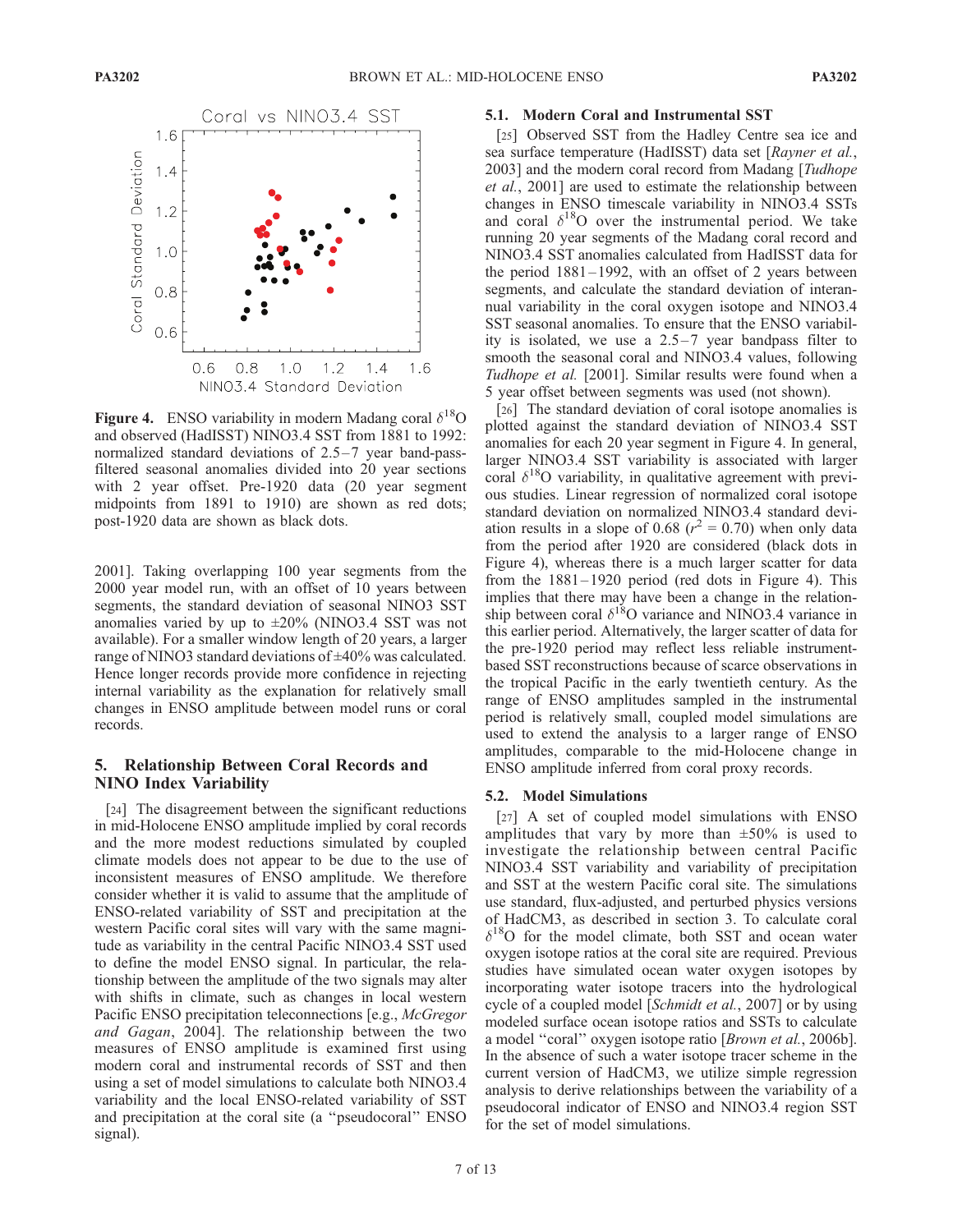#### 5.2.1. Construction of Pseudocoral

[28] The relationship between NINO3.4 SST variability and ENSO-related variability of precipitation and SST at the coral site in the western Pacific can be approximated by linear regression. Let  $N34(t)$  be a time series of monthly anomalies of SST averaged in the NINO3.4 region. Given gridded observations, or the output from a model, we may solve

$$
N34(t) = \beta_T T(t) + \beta_P P(t) + R(t), \qquad (1)
$$

where  $T(t)$  is a time series of monthly SST anomalies averaged over ocean grid points in the region of the coral site,  $P(t)$  is a time series of precipitation anomalies averaged in the same region, and  $R(t)$  are the residuals that remain after the fit (the normal constant term is zero by construction as we are working with anomalies). We write equation (1) in this way, with the dependent and independent variables swapped in comparison with the more usual format of a regression equation, for consistency with equation (2) below.  $\beta_T$  and  $\beta_P$  are estimates of regression coefficients which capture the joint relationship between the western Pacific SST and precipitation and NINO3.4 SST. In this framework, nonzero residuals or ''noise'' will arise from regional fluctuations in  $T$  and  $P$  that are unrelated to ENSO as measured by the NINO3.4 index. Real coral proxies will also contain noise as a result of nonclimatic fluctuations in isotopic composition.

[29] We define a pseudocoral indicator as

$$
C(t) = \beta_T T(t) + \beta_P P(t) + \sigma r(t), \qquad (2)
$$

where  $\sigma$  is the standard deviation of the residuals  $R(t)$  and  $r(t)$  is a series of random numbers drawn from a normal distribution with zero mean and unit variance. Thus C contains the signal of ENSO as recorded in local variations in  $T$  and  $P$  at the coral site plus some noise. Strictly speaking, we could label  $C(t)$  "the reconstruction of NINO3.4 anomalies from temperature and precipitation at the coral site.'' The term ''pseudocoral'' is used because the reconstruction of NINO3.4 at the coral site is an approximation of the coral ENSO signal for the model climate.

[30] When using GCM output, it is more appropriate to average a number of grid points rather than to use single grid point values which can be contaminated with numerical noise; hence we use the region highlighted in Figure 5 which encloses PNG (approximately  $144-152^{\circ}E$  and  $4 9^{\circ}$ S). The region includes three ocean grid boxes, which is close to the minimum acceptable while retaining consistency with the point coral values. For both observations and standard flux-adjusted HadCM3, there is a negative correlation between NINO3.4 and SST and precipitation anomalies in the PNG region; that is, the region is cooler and drier during an El Niño event and warmer and wetter during a La Niña event. The use of the flux-adjusted version of the model (designated HadCM3.0) in this part of the study is crucial, as the mean SST biases that are present without flux adjustments reverse the relationship between NINO3.4 and SST and precipitation anomalies in the PNG region

(Figures 5e and 5f). This is a common bias in non-fluxadjusted GCMs, many of which simulate an equatorial Pacific cold tongue that extends too far west [e.g., AchutaRao] and Sperber, 2006].

#### 5.2.2. Observation and Model Time Series

[31] Figure 6 shows time series of NINO3.4 and the pseudocoral indicator from observations and from HadCM3 with flux adjustments. An observational pseudocoral time series is constructed using HadISST SST data and Climate Prediction Center (CPC) merged analysis of precipitation (CMAP) [Xie and Arkin, 1997] and Climatic Research Unit (CRU) precipitation data (available at http://www.cru.uea.  $ac.uk/\sim$ mikeh/datasets/global/). The correlation between the observed NINO3.4 and pseudocoral is 0.4 when using the shorter CMAP record but falls to 0.2 when using the longer CRU record. For this longer record, contamination by random observational errors is more likely in the case of both the precipitation and PNG SST and NINO3.4 SST records. Correlations of around 0.4 are consistent with those found when correlating real coral oxygen isotope ratio anomalies with indices of ENSO, as shown in Figure 6a and reported by *Tudhope et al.* [1995, 2001].

[32] For the standard model, the correlation between NINO3.4 and the pseudocoral is higher at 0.6 (Figure 6b), which may reflect the lack of contamination by random observational or nonclimatic noise in the model output. Averaging the four PNG region grid boxes in the model may also help to boost the variance explained. Overall, the regression technique yields pseudocoral time series that are correlated with the NINO3.4 index at similar levels as seen in observations and thus explain a similar level of ENSO variability as the real coral records. In addition, the regression coefficients (Table 3) are similar for observed and model pseudocorals, indicating that the model ENSO response at the PNG site is correctly partitioned between SST and precipitation. The technique thus provides a suitable tool for assessing the relationship between coral-inferred and SST-measured ENSO variability.

[33] Using the regression coefficients from the standard HadCM3 flux-adjusted run (Table 3), we next compute pseudocoral indicators of ENSO variability from an ensemble of perturbed physics versions of HadCM3. We use 34 different preindustrial simulations and 5 simulations in which orbital parameters are set to the mid-Holocene configuration. The different model versions exhibit a wide range of ENSO amplitude and frequency characteristics compared to the standard model [Brown et al., 2008; Toniazzo et al., 2008]. We may consider these differences in ENSO variability to represent different epochs for which we have collected coral records and use the relationships derived from the ''present day'' (the standard model version) to reconstruct the characteristics of NINO3.4 variability seen in those past epochs. Figure 6c shows an example of the NINO3.4 anomalies and the pseudocoral ''reconstruction" using the standard model values of  $\beta_T$  and  $\beta_P$  for a perturbed model version with low ENSO variability (designated HadCM3.3).

#### 5.2.3. NINO3.4 SST and Pseudocoral Variability

[34] The standard deviation of seasonal anomalies of NINO3.4 SST is plotted against the standard deviation of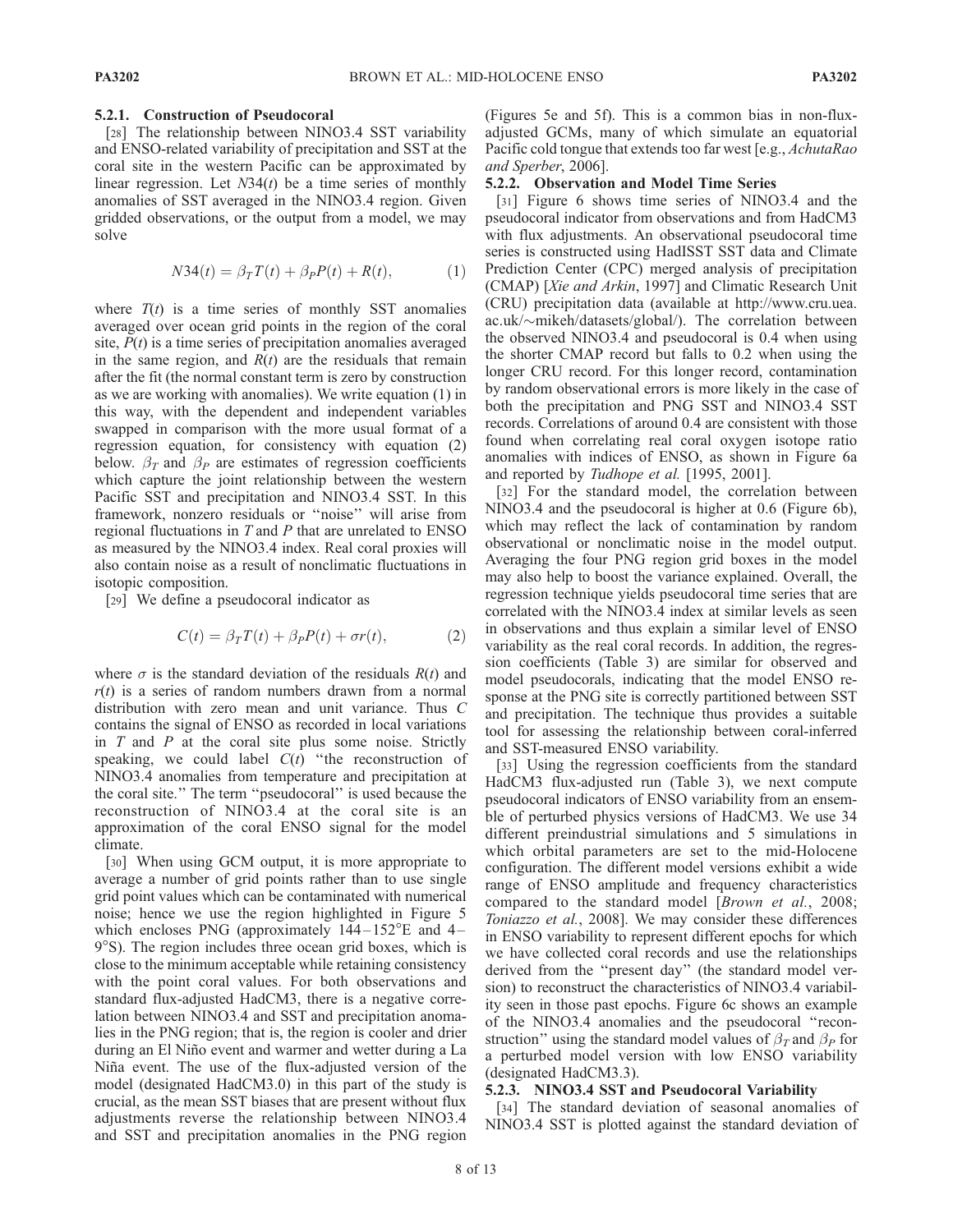

Figure 5. Spatial map of temporal correlations between monthly NINO3.4 SST anomalies and monthly SST and precipitation anomalies. (a, b) Correlations for 1979 – 2001 HadISST and CMAP observed records. (c, d) Correlations for flux-adjusted standard model (HadCM3.0) 100 year preindustrial runs. (e, f ) Correlations for non-flux-adjusted standard model (HadCM3) 100 year preindustrial runs. The black square over PNG denotes the grid boxes used in the calculation of pseudocoral indices.

seasonal anomalies of the pseudocoral index in Figure 7. In the case of reduced NINO3.4 variability relative to the standard model, there is a corresponding reduction in pseudocoral variability. In the case of increased NINO3.4 variability, however, there is no corresponding increase in pseudocoral variability. This implies that the teleconnection has "saturated" in the sense that SSTs and precipitation in the PNG region (Figure 5) cannot attain anomalies above a certain threshold. If this relationship holds in the real climate system, corals from the western Pacific warm pool may be limited in their ability to record periods of enhanced ENSO variability in the past, although the contribution of evaporation to salinity (and  $\delta^{18}O$ ) variability in the western Pacific is not captured by the pseudocoral indicator used here.

[35] Fitting a curve to the points in Figure 7 to obtain a quantitative estimate of the relationship between changes in coral variability and changes in NINO3.4 variability is confounded by this nonlinear relationship at high NINO3.4 variance and the relatively large spread of points. Nevertheless, by simple examination it is clear that, for example, a 20% reduction in coral standard deviation corresponds to a 30– 50% reduction in NINO3.4. Therefore, the results of this model-based assessment suggest that mid-Holocene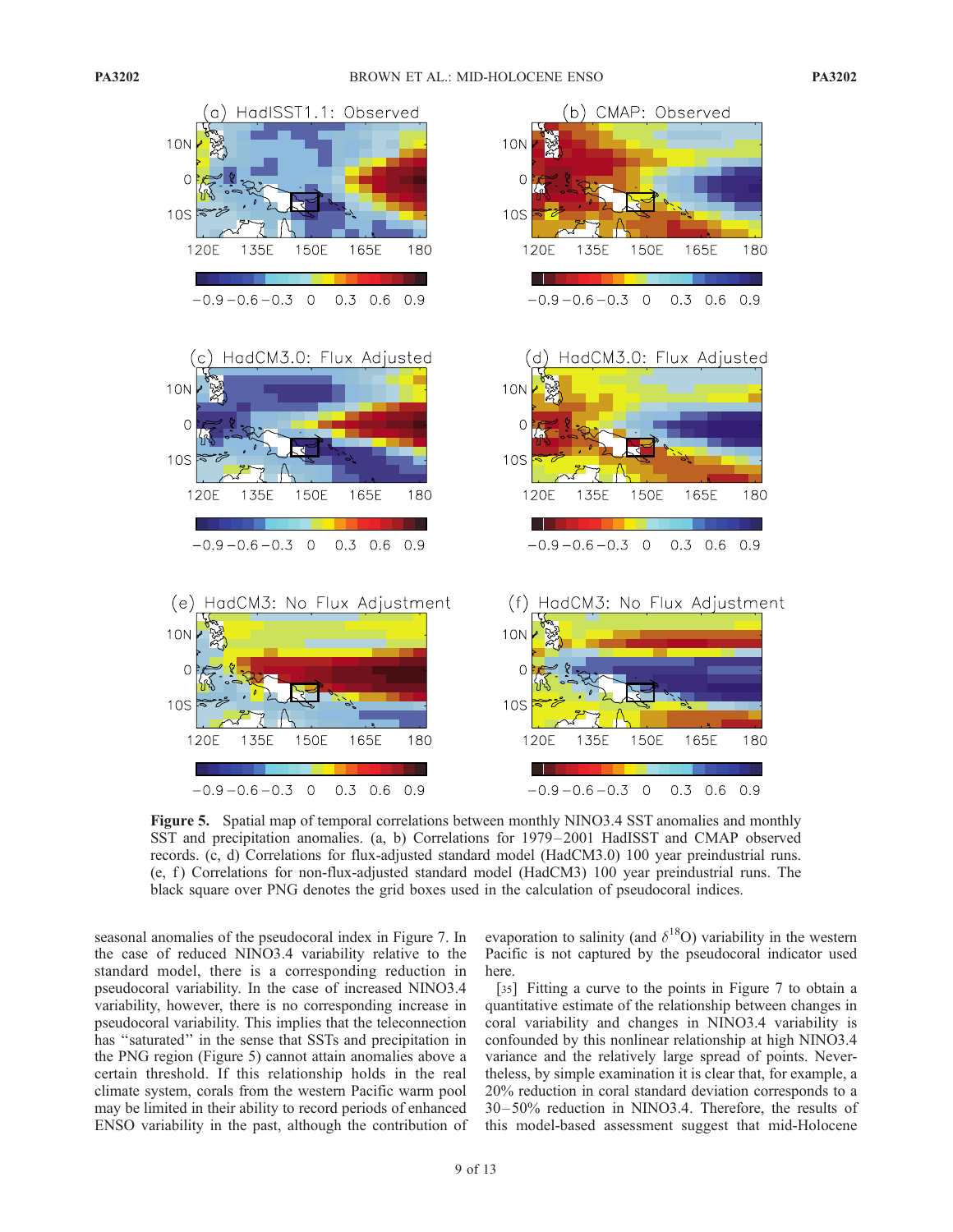

Figure 6. (a) Time series of seasonal NINO3.4 SST anomalies (black) and two pseudocoral time series computed from HadISST SST anomalies and CMAP (red) and CRU (blue) precipitation averaged over the PNG region indicated in Figure 5. Correlations between NINO3.4 and pseudocoral series are indicated in the appropriate colors. Also shown in Figure 6a are time series of coral oxygen isotope anomalies from Madang (green) and Laing (light blue) sites and associated correlations with NINO3.4 anomalies. (b) Time series of seasonal NINO3.4 anomalies (black) and pseudocoral series (red) computed from HadCM3.0 (flux-adjusted standard model). (c) As in Figure 6b but for a version of HadCM3 with reduced ENSO variability and pseudocoral time series calculated using the HadCM3.0 regression coefficients.

NINO3.4 SST variability should have been reduced by more than the  $\sim$ 30–60% reduction seen in PNG fossil coral records, implying an even greater discrepancy with model simulations of an  $\sim$  10–15% reduction in variability.

[36] A possible explanation for the model-proxy disagreement is that the strength of ENSO precipitation or SST teleconnections in the western Pacific warm pool may have changed over the Holocene, resulting in apparent changes in ENSO amplitude recorded in corals that do not reflect changes in central Pacific SST variability. Previous studies [e.g., Woodroffe et al., 2003; Gagan et al., 2004; McGregor and Gagan, 2004] have suggested that the mechanism for the change in western Pacific ENSO teleconnection may be a northward shift of the Intertropical Convergence Zone (ITCZ) in the mid-Holocene which reduced the precipitation

variability associated with ENSO over the western Pacific coral sites. While a northward shift of the Atlantic ITCZ has been inferred from changes in the composition of marine sediments in the Cariaco Basin [Haug et al., 2001], it is less

|  | <b>Table 3.</b> Regression Coefficients for Pseudocoral Fits to Observed   |  |  |
|--|----------------------------------------------------------------------------|--|--|
|  | and Modeled SST and Precipitation Anomalies in the PNG Region <sup>a</sup> |  |  |

|                         | Observed<br>CMAP and<br>HadISST | Observed<br>CRU and<br>HadISST | Standard<br>Model |
|-------------------------|---------------------------------|--------------------------------|-------------------|
| $\beta_T$ (deg C/deg C) | $-1.2$                          | $-11$                          | $-1.0$            |
| $\beta_P$ (deg C/mm/d)  | $-0.095$                        | $-0.022$                       | $-0.069$          |

<sup>a</sup>See equation (1) and associated text for more details.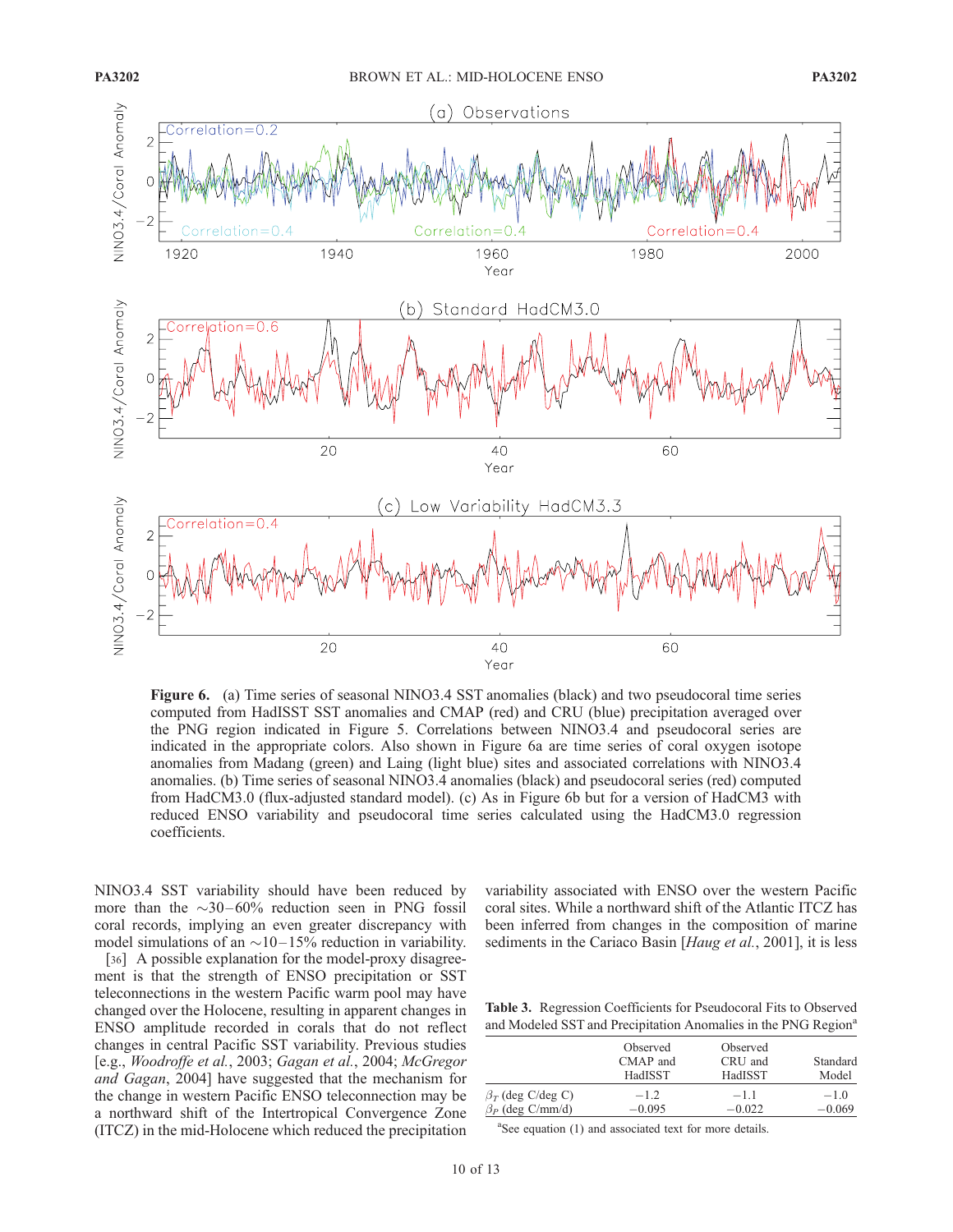

Figure 7. Standard deviation, and percentage change from standard model, of seasonal NINO3.4 SST anomalies against standard deviation of seasonal pseudocoral time series computed from several different HadCM3 simulations. The HadCM3.0 (flux-adjusted standard model) preindustrial run is shown in green, and the observed relationship from CMAP precipitation and HadISST SST is shown in red. Preindustrial perturbed physics model runs are shown in black, and mid-Holocene runs are shown in blue.

clear that a similar northward shift occurred in the western Pacific sector. There is evidence from corals and foraminifera for increased salinity in the western Pacific warm pool during the mid-Holocene [e.g., Gagan et al., 2000; Stott et al., 2004], in agreement with salinity and seawater oxygen isotope ratio changes simulated by a coupled model [Schmidt et al., 2007]. HadCM3 mid-Holocene simulations do not show an annual mean meridional ITCZ displacement in the western Pacific, although systematic biases in the simulation of present-day climate imply that the regional mid-Holocene precipitation response may be unreliable [e.g., Brown et al., 2006a, 2008]. Further model and proxy studies are needed to reconstruct the meridional position of the Pacific ITCZ in the mid-Holocene and to investigate possible impacts on regional ENSO precipitation signals.

#### 6. Summary and Discussion

[37] We have demonstrated that four different measures of ENSO amplitude result in substantially different estimates of the reduction in ENSO amplitude in the mid-Holocene calculated from modern and fossil coral records and coupled model runs. The change in the number of events per century gives the largest percentage change for both coral records and model runs but is potentially unreliable for small numbers of events and is highly sensitive to the choice of threshold. The average El Niño event over an absolute threshold results in a reduction around half as large as the standard deviation (as expected since it measures only half of the ENSO cycle). Given the reduced number of events in the mid-Holocene records, the average event size may be biased because of the small sample size. We conclude that

the standard deviation (or variance) of the anomaly time series provides a more robust measure of the full ENSO cycle, incorporating information about changes in the amplitude of both warm and cold events. By this measure, the mid-Holocene weakening of interannual variability is 57% for the Madang –Huon Peninsula corals and 27% for the Muschu Island corals.

[38] The use of monthly, seasonal, or annual average NINO3.4 SST anomalies has a large impact on the amplitude of ENSO calculated from HadCM3 model simulations. The choice of averaging period appears to be less important for the Madang–Huon Peninsula coral records, which give a similar change from modern to mid-Holocene ENSO amplitude when seasonal or annual isotopic anomalies are used. When calendar year average NINO3.4 SST anomalies are used, the standard deviation of mid-Holocene values is only 3% less than the preindustrial case. However, when July – June averages are used, the mid-Holocene ENSO amplitude is reduced by 15%. This discrepancy is explained by the tendency of El Niño events to peak at the end of the calendar year in the preindustrial simulation (and in observations), leading to a smoothing of the ENSO signal when calendar year averages are used. Using the standard deviation of July – June annual average NINO3.4 SST anomalies to measure model ENSO amplitude, the size of the change in mid-Holocene ENSO amplitude simulated by the model remains substantially smaller than the reductions estimated from the two sets of coral records.

[39] The statistical significance of changes in ENSO amplitude for records of different lengths was estimated from a 2000 year HadCM3 control simulation, and it was found that records of 100 years may sample variations in NINO3 standard deviation due to model internal variability which exceed  $\pm 20\%$ . The exact range calculated here is only applicable to the amplitude of internal ENSO variability for HadCM3; however, a similar exercise could be carried out using subsampling of the instrumental record or modern coral records to estimate natural variability. In general, we urge caution in the interpretation of changes in past ENSO variability from short records of only a few decades since these could easily reflect sampling of natural ENSO variability rather than a response to external forcing such as orbital changes.

[40] The relationship between variability in central Pacific NINO3.4 SST and ENSO-related precipitation and SST signals in coral records from the western tropical Pacific was examined using both instrumental records and model simulations. The amplitude of interannual variability in sections of modern coral was found to increase approximately linearly with variability in the corresponding observed NINO3.4 SST anomalies from 1920 to 1992, with a larger scatter for data from 1881 to 1920. The amplitudes of variability in pseudocoral records constructed from model SST and precipitation and variability in NINO3.4 SST from the same simulations were also found to follow an approximately linear relationship. The slope of the relationship, implying greater percentage changes in model NINO3.4 variability than pseudocoral variability, does not assist in resolving the model-coral proxy disagreement identified in this study. However, the mechanisms producing varying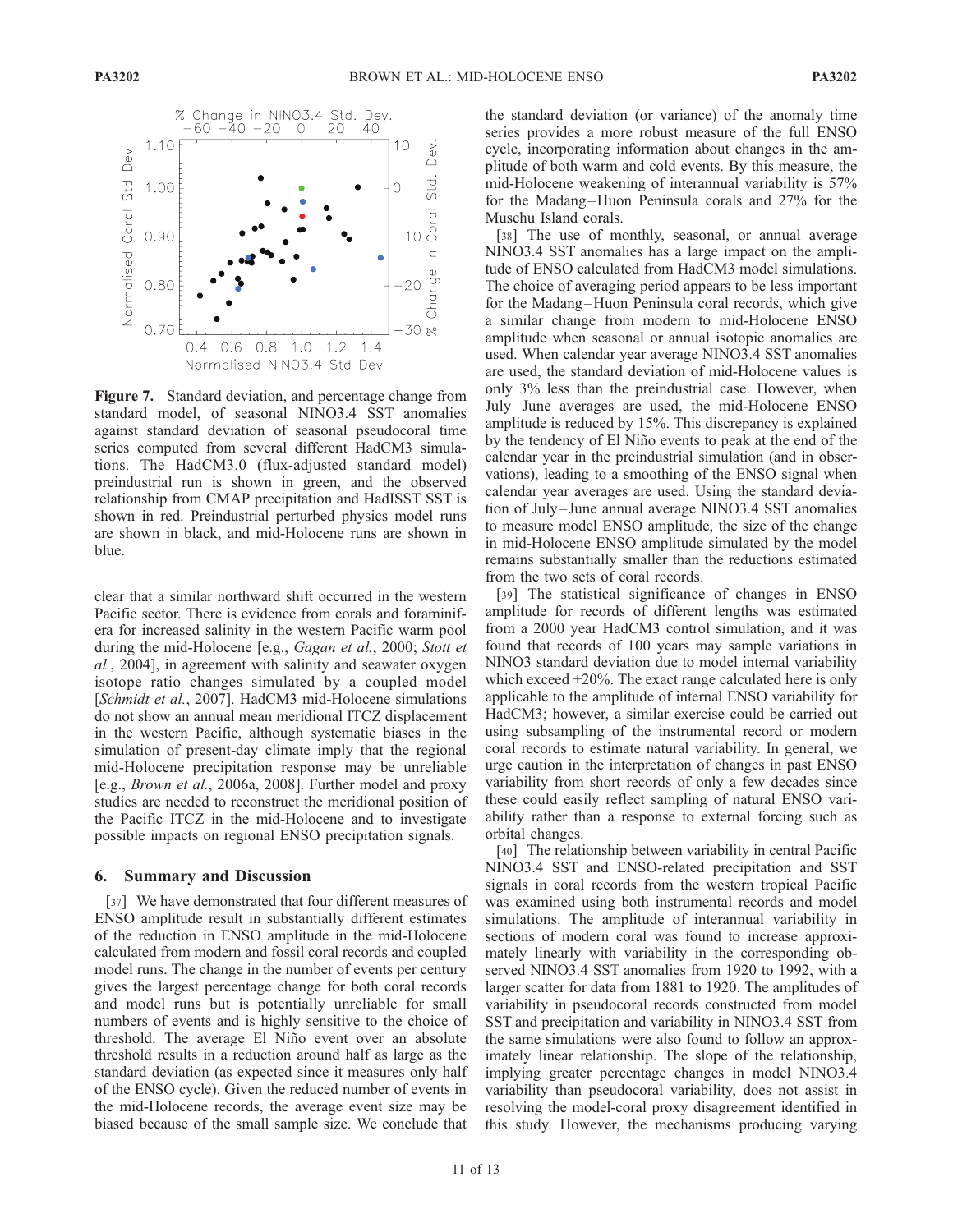ENSO amplitudes amongst the perturbed physics model runs differ from the mechanisms forcing changes in ENSO amplitude over the Holocene (changes in the seasonal distribution of insolation). The relationship between coral and NINO3.4 SST variability may also have changed under mid-Holocene conditions, and possible changes in the western Pacific ENSO signal and ITCZ location require further investigation. The use of multiple (atmosphere and ocean) ENSO indices may provide a more robust basis for comparison with local paleo-ENSO records [e.g., Gergis and Fowler, 2005].

[41] In conclusion, this study confirms the disagreement between the reduction in the amplitude of mid-Holocene ENSO variability inferred from coral records from PNG and the reduction calculated from coupled model simulations. The use of a consistent measure of ENSO amplitude, the standard deviation of interannual variability, allows the model-proxy disagreement to be clearly identified. However, a quantitative comparison between model and coral ENSO amplitudes is limited by remaining uncertainty about the slope of the relationship under paleoclimate conditions. Obtaining mid-Holocene fossil coral records from other centers of ENSO activity is a priority to help to reduce this uncertainty. In future model-proxy comparisons, model simulations should be used to calculate changes in ENSO

teleconnections at the proxy site to investigate whether the local ENSO response is invariant under paleoclimate conditions. The use of a multimodel ensemble or a perturbed physics ensemble can help to reduce the impact of systematic model biases in the simulation of ENSO teleconnections. Comparison of multiple proxy records and multiple long model simulations is necessary to ensure that changes in ENSO amplitude are not due to natural or internal multidecadal variability. Finally, if climate models remain unable to simulate the magnitude of reduction in mid-Holocene ENSO inferred from coral proxy records, we must consider the possibility that the models lack the necessary physical processes or resolution to capture the response to mid-Holocene orbital forcing. If this is the case, by implication they may also underestimate changes in ENSO variability due to anthropogenic climate change.

[42] Acknowledgments. We thank Amy Clement, Axel Timmermann, and David Battisti for useful discussions on aspects of this study. We also acknowledge the Hadley Centre Quantifying Uncertainty in Model Predictions (QUMP) team for providing the perturbed physics HadCM3 simulations. The comments of two anonymous reviewers greatly improved this manuscript. This study was funded by the Natural Environment Research Council (UK) RAPID program.

#### References

- AchutaRao, K., and K. R. Sperber (2006), ENSO simulation in coupled ocean-atmosphere models: Are the current models any better?, Clim.  $Dyn., 27, 1-15, doi:10.1007/s00382-006 0119 - 7.$
- Ayliffe, L. K., M. I. Bird, M. K. Gagan, P. J. Isdale, H. Scott-Gagan, B. Parker, D. Griffin, M. Nongkas, and M. T. McCulloch (2004), Geochemistry of coral from Papua New Guinea as a proxy for ENSO ocean-atmosphere interactions in the Pacific warm pool, Cont. Shelf Res., 24, 2343 – 2356.
- Braconnot, P., et al. (2007), Results of PMIP2 coupled simulations of the mid-Holocene and Last Glacial Maximum—part 1: Experiments and large-scale features, Clim. Past, 3, 261-277.
- Brown, J., M. Collins, and A. Tudhope (2006a), Coupled model simulations of mid-Holocene ENSO and comparisons with coral proxy records, Adv. Geosci., 6, 29-33.
- Brown, J., I. Simmonds, and D. Noone (2006b), Modeling  $\delta^{18}$ O in tropical precipitation and the surface ocean for present-day climate, J. Geophys. Res., 111, D05105, doi:10.1029/ 2004JD005611.
- Brown, J., M. Collins, A. Tudhope, and T. Toniazzo (2008), Modelling mid-Holocene tropical climate and ENSO variability: Towards constraining predictions of future change with palaeo-data, Clim. Dyn., 30, 19-36, doi:10.1007/ s00382-007-0270-9.
- Bush, A. B. G. (1999), Assessing the impact of mid-Holocene insolation on the atmosphereocean system, Geophys. Res. Lett., 26, 99 – 102.
- Cane, M. A., A. Clement, M. K. Gagan, L. K. Ayliffe, and A. W. Tudhope (2000), ENSO through the Holocene as depicted in corals and a model simulation, PAGES Newsl., 8(1),  $3 - 7$ .
- Clement, A. C., R. Seager, and M. A. Cane (2000), Suppression of El Niño during the mid-Holocene by changes in the Earth's orbit, Paleoceanography, 15, 731-737.
- Clement, A., M. Cane, and R. Seager (2001), An orbitally driven tropical source for abrupt climate change, J. Clim., 14, 2369-2375.
- Collins, M., S. F. B. Tett, and C. Cooper (2001), The internal climate variability of HadCM3, a version of the Hadley Centre coupled model without flux adjustments, Clim. Dyn., 17,  $61 - 81$ .
- Collins, M., B. B. Booth, G. R. Harris, J. M. Murphy, D. M. H. Sexton, and M. J. Webb (2006), Towards quantifying uncertainty in transient climate change, Clim. Dyn., 27, 127 – 147, doi:10.1007/s00382-006-0121-0.
- Gagan, M. K., L. K. Ayliffe, J. W. Beck, J. E. Cole, E. R. M. Druffel, R. B. Dunbar, and D. P. Schrag (2000), New views of tropical paleoclimates from corals, Quat. Sci. Rev., 19, 45-64.
- Gagan, M. K., E. J. Hendy, S. G. Haberle, and W. S. Hantoro (2004), Post-glacial evolution of the Indo-Pacific warm pool and El Niño-Southern Oscillation, Quat. Int., 118-119,  $127 - 143$ .
- Gergis, J. L., and A. M. Fowler (2005), Classification of synchronous oceanic and atmospheric El Niño-Southern Oscillation (ENSO) events for palaeoclimate reconstruction, Int. J. Climatol., 25, 1541 – 1565.
- Haug, G. H., K. A. Hughen, D. M. Sigman, L. C. Peterson, and U. Rohl (2001), Southward migration of the Intertropical Convergence Zone through the Holocene, Science, 293, 1304 -1307.
- Hewitt, C. D., and J. F. B. Mitchell (1998), A fully coupled GCM simulation of the climate of the mid-Holocene, Geophys. Res. Lett., 25,  $361 - 364.$
- Kitoh, A., and S. Murakami (2002), Tropical Pacific climate at the mid-Holocene and the Last Glacial Maximum simulated by a coupled ocean-atmosphere general circulation model, Paleoceanography, 17(3), 1047, doi:10.1029/ 2001PA000724.
- Liu, Z., J. Kutzbach, and L. Wu (2000), Modeling climate shift of El Niño variability in the Holocene, Geophys. Res. Lett., 27, 2265-2268.
- Liu, Z., S. P. Harrison, J. Kutzbach, and B. Otto-Bliesner (2004), Global monsoons in the mid-Holocene and oceanic feedback, Clim. Dyn., 22, 157 – 182.
- McGregor, H. V., and M. K. Gagan (2004), Western Pacific coral  $\delta^{18}$ O records of anomalous Holocene variability in the El Niño-Southern Oscillation, Geophys. Res. Lett., 31, L11204, doi:10.1029/2004GL019972.
- Moy, C. M., G. O. Seltzer, D. T. Rodbell, and D. M. Anderson (2002), Variability of El Niño/ Southern Oscillation activity at millennial timescales during the Holocene epoch, Nature,  $420, 162 - 165$
- Murphy, J., D. Sexton, D. Barnett, G. Jones, M. Webb, M. Collins, and D. Stainforth (2004), Quantification of modelling uncertainties in a large ensemble of climate change simulations, Nature, 430, 768 – 772.
- Otto-Bliesner, B. L., E. C. Brady, S.-I. Shin, Z. Liu, and C. Shields (2003), Modeling El Niño and its tropical teleconnections during the last glacial-interglacial cycle, Geophys. Res. Lett., 30(23), 2198, doi:10.1029/ 2003GL018553.
- Rayner, N. A., D. E. Parker, E. B. Horton, C. K. Folland, L. V. Alexander, D. P. Rowell, E. C. Kent, and A. Kaplan (2003), Global analyses of sea surface temperature, sea ice, and night marine air temperature since the late nineteenth